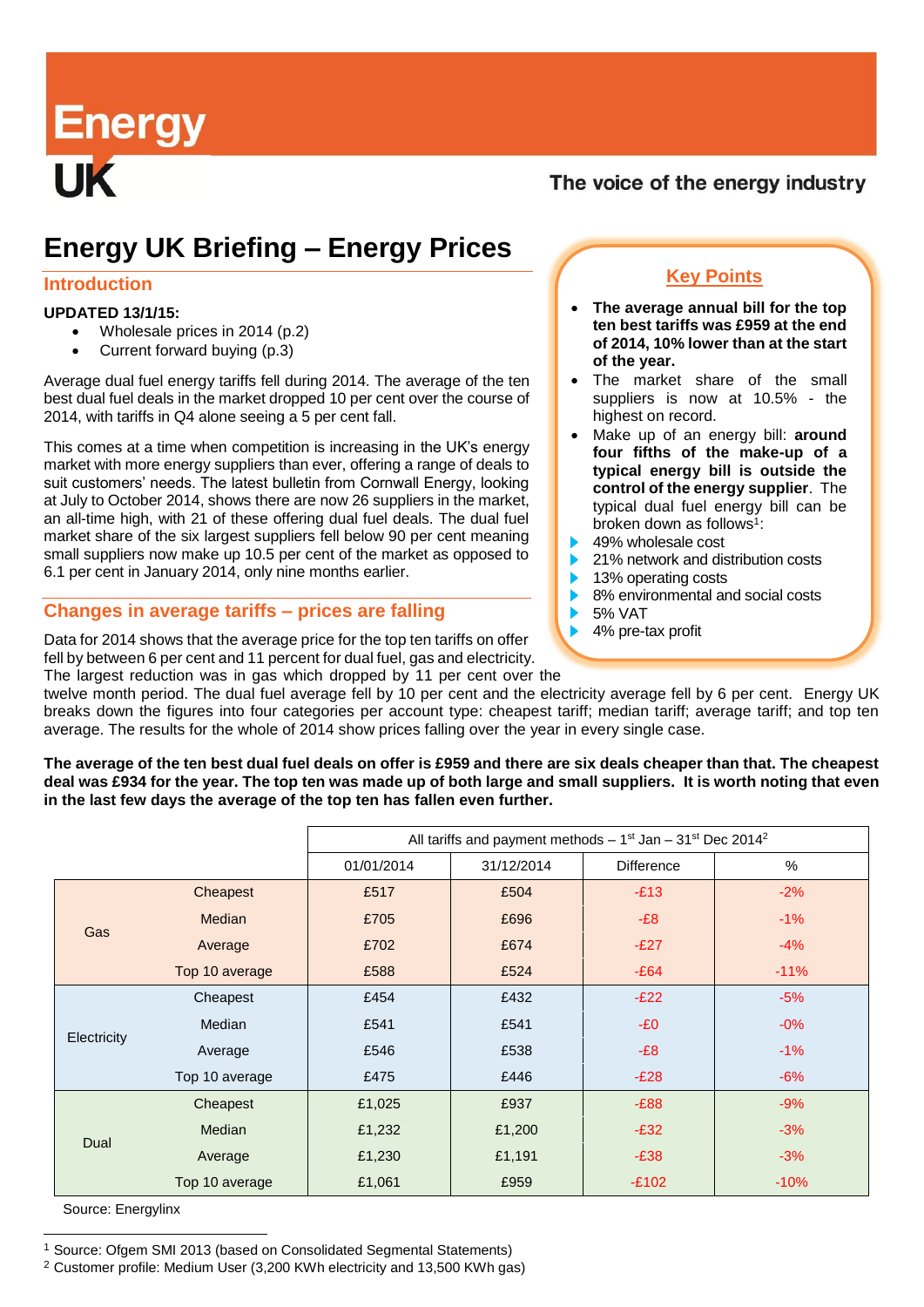# Energy<br>**III**:

# The voice of the energy industry

#### **Wholesale markets and forward purchasing**

Wholesale energy prices fluctuate in response to a number of factors including supply and demand, geopolitical risk and market trends. Companies try to stabilise how these prices feed through to customers via their individual forward buying strategies. If customers were to be subject to the volatile prices of the wholesale markets, household bills would be much less manageable and the cost of particular usage patterns much less certain. Therefore, just as when wholesale prices go up on a day-to-day basis, when they fall on a day-to-day basis companies do not instantly reflect these changes but incorporate them into a longer-term stable price for customers.

- **Energy Suppliers do not buy at today's prices -** In their modelling, Ofgem assumes that energy suppliers purchase wholesale electricity / gas up to 18 months ahead of delivery, although the actual contracts bought will depend upon each firms hedging strategy. Therefore, recent falls in wholesale costs will not alter the price of delivery in the short term.
- **The time lag applies whether prices are rising or falling -** Ofgem's report: The Energy Supply Probe Initial Findings 2008 found that for a number of reasons, including those set out above, there is a lag between changes in wholesale prices and retail prices. No evidence was found that this lag is greater when prices are falling than when they are rising.

Energy UK publishes monthly wholesale market reports for gas and electricity which summarise the wholesale markets:

[Wholesale Electricity](http://www.energy-uk.org.uk/publication.html?task=file.download&id=4921) Market Report – November 2014 [Wholesale Gas Market Report –](http://www.energy-uk.org.uk/publication.html?task=file.download&id=4922) November 2014

#### **Wholesale prices in 2014**

There is no single wholesale gas or electricity price. As outlined in the table below, there are a number of different time periods over which to buy gas and electricity. Prices on the wholesale markets fluctuated throughout 2014. The price for buying energy on the day it is delivered fell by 16 per cent for gas and 6 per cent for electricity. However, suppliers are able to buy energy ahead of time to protect companies and customers from volatility in the wholesale market. Wholesale prices for gas bought in 2014 for delivery one year ahead fell by only 3 per cent while electricity did not fall at all.

This tendency to buy ahead means that drops in spot and short term prices do not translate directly into falls in retail prices. However, the drop in the price of new tariffs in the table on page one shows companies have been passing on savings as and when they can.

|                   | Average baseload prices <sup>3</sup> to deliver electricity and gas in January and December<br>2014 (£/MWh) |        |                   |          |  |  |
|-------------------|-------------------------------------------------------------------------------------------------------------|--------|-------------------|----------|--|--|
|                   | Jan 14                                                                                                      | Dec 14 | <b>Difference</b> | % change |  |  |
| Spot E            | £48                                                                                                         | £45    | $-E3$             | $-6%$    |  |  |
| Month ahead E     | £54                                                                                                         | £48    | $-E6$             | $-12%$   |  |  |
| Season ahead E    | £54                                                                                                         | £50    | $-E5$             | $-8%$    |  |  |
| Year ahead E      | £54                                                                                                         | £55    | £0                | 0%       |  |  |
| Two years ahead E | £56                                                                                                         | £56    | £1                | 1%       |  |  |
| Spot G            | £22                                                                                                         | £19    | $-E3$             | $-16%$   |  |  |
| Month ahead G     | £24                                                                                                         | £19    | $-E6$             | $-23%$   |  |  |
| Season ahead G    | £24                                                                                                         | £21    | $-E4$             | $-16%$   |  |  |
| Year ahead G      | £24                                                                                                         | £23    | -£1               | $-3%$    |  |  |
| Two years ahead G | £24                                                                                                         | £24    | -£0               | $-1%$    |  |  |

Sources: ICE, APX, National Grid, LEBA

l

 $3$  Spot = average of daily prices, month ahead = average of month ahead contracts, season ahead = average to deliver winter 13-14 / winter 14-15, year ahead = average to deliver winter 13-14 / winter 14-15 two seasons ahead, two year ahead = average to deliver winter 13-14 / winter 14-15 four seasons ahead. All average prices are baseload prices.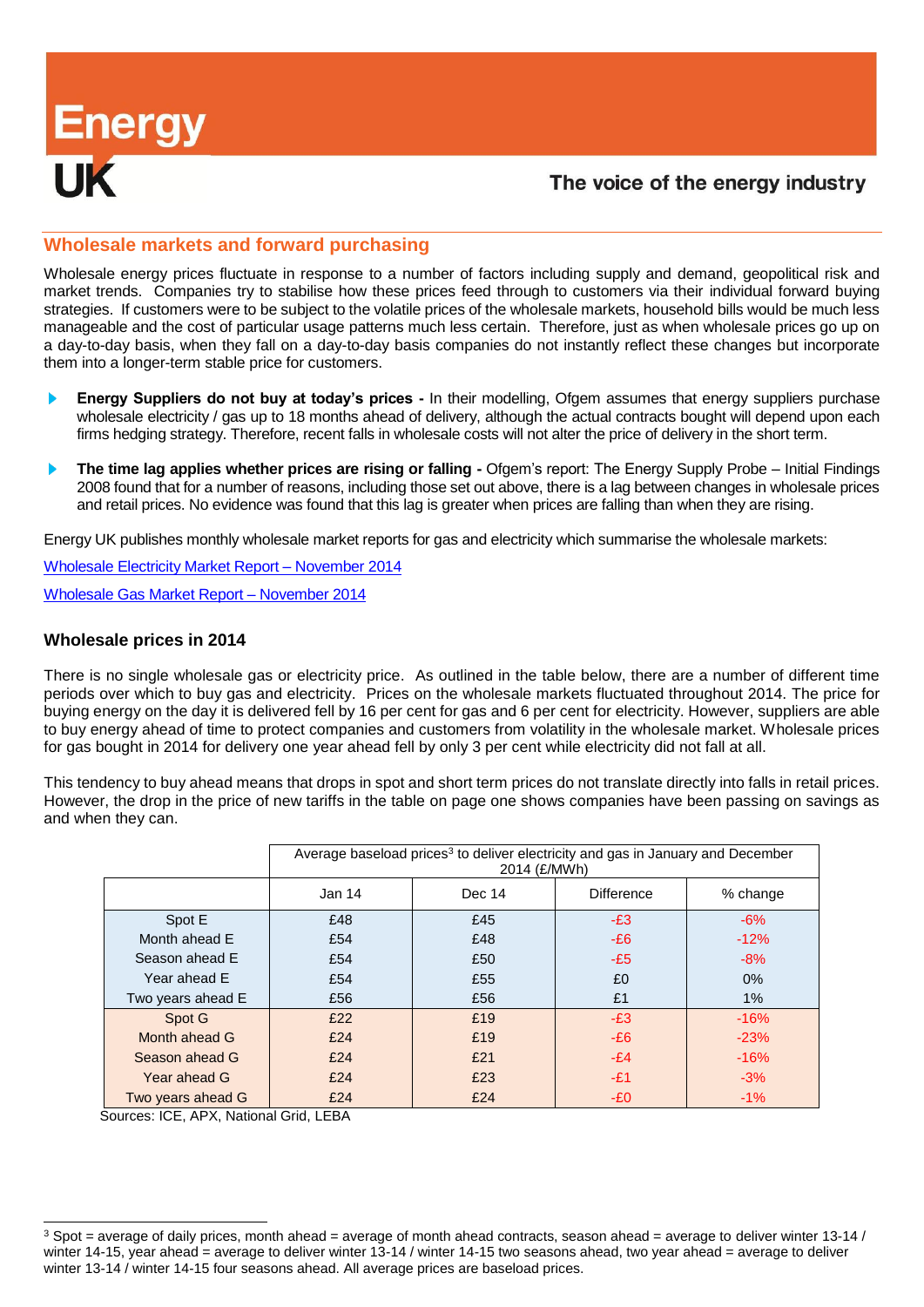# **Energy**

# The voice of the energy industry

#### **Current forward buying**

Falls in the current spot market will not necessarily translate into cheaper prices in a year's time. Energy suppliers can still forward buy energy into the future to protect customers. The figures below illustrate trading prices to deliver up until January 2016.

Electricity for delivery in January 2016 could have been bought at £58 per MWh two years ahead (bought in January 2014) and £52 per MWh one year ahead (bought in January 2015). These prices are respectively 5 per cent lower and 3 per higher than for delivery in January 2015.

For gas, the figures are 13 per lower and 4 per cent lower respectively for delivery in January 2016 than for delivery in January 2015.

The table also shows that the cost of electricity bought a year ahead for delivery in January 2015 was 3 per cent higher than the cost of electricity bought a year ahead for delivery in January 2014. This means that some of the electricity being used now but bought a year ago is more expensive than the electricity used this time last year but bought a year prior.

The cost of gas bought and delivered for the same time period dropped by around 4 per cent.

|                 | Average baseload prices4 to deliver electricity and gas (£/MWh) |          |          |          |          |          |          |          |
|-----------------|-----------------------------------------------------------------|----------|----------|----------|----------|----------|----------|----------|
|                 | Electricity                                                     |          |          |          | Gas      |          |          |          |
|                 | $Jan-13$                                                        | $Jan-14$ | $Jan-15$ | $Jan-16$ | $Jan-13$ | $Jan-14$ | $Jan-15$ | $Jan-16$ |
| Spot            | £50                                                             | £48      |          |          | £23      | £22      |          |          |
| Month ahead     | £51                                                             | £54      | £47      |          | £23      | £24      |          |          |
| Season ahead    | £49                                                             | £54      | £50      |          | £23      | £24      | £21      |          |
| Year ahead      | £53                                                             | £54      | £55      | £52      | £24      | £24      | £23      | £20      |
| Two years ahead | £53                                                             | £56      | £56      | £58      | £21      | £24      | £24      | £23      |

Sources: ICE, APX, National Grid, LEBA

l

The graph below shows trading currently taking place on five trading periods. The price in the short-term periods (spot, month and season) have dropped whereas the one-year and two-year ahead periods have remained comparatively steady or even risen.



 $4$  Spot = average of daily prices, month ahead = average of month ahead contracts, season ahead = average to deliver winter 13-14 / winter 14-15, year ahead = average to deliver winter 13-14 / winter 14-15 two seasons ahead, two year ahead = average to deliver winter 13-14 / winter 14-15 four seasons ahead. All average prices are baseload prices.